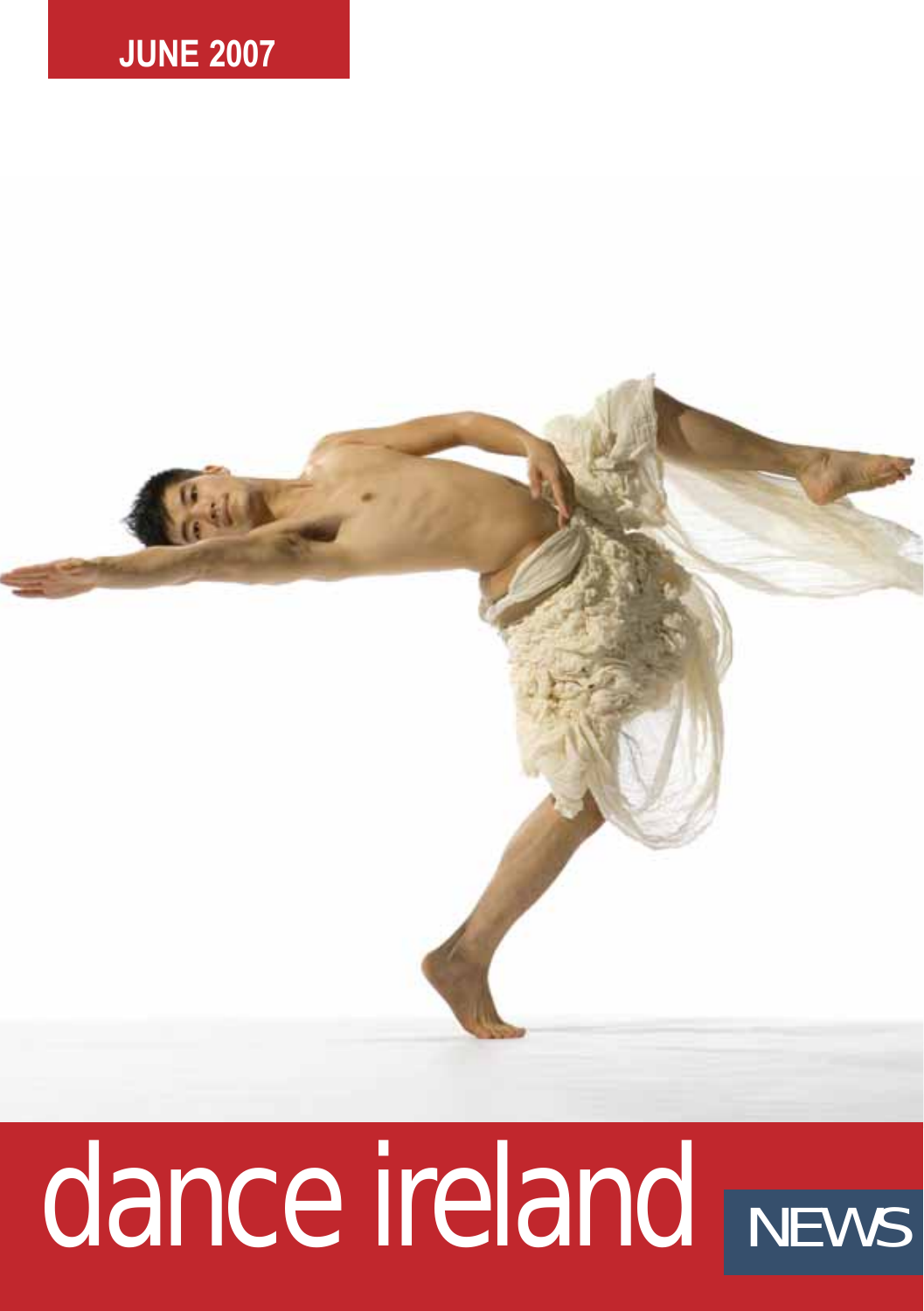Dance Ireland, the trading name of the Association of Professional Dancers in Ireland Ltd., was established in 1989 as a membership-led organisation dedicated to the promotion of professional dance practice in Ireland. Since that time it has evolved into a national, strategic resource organisation whose core aims include the promotion of dance as a vibrant artform, the provision of support and practical resources for professional dance artists and advocacy on dance and choreography issues.

Dance Ireland also manages DanceHouse, a purpose-built, state-of-the-art dance rehearsal venue, located in the heart of Dublin's north-east inner city. DanceHouse is at the heart of Dance Ireland activities, as well as being a home for professional dance artists and the wider dance community. In addition to hosting our comprehensive artistic programme of professional classes, seminars and workshops, and a fully-equipped artists' resource room, DanceHouse offers a range of evening classes to cater to the interests and needs of the general public.

## **BOARD MEMBERS**

Liz Roche *Chairperson*, Ríonach Ní Néill *Secretary*, Muirne Bloomer, Adrienne Brown, Megan Kennedy, Joseph Melvin, Fearghus Ó Conchúir, John Scott, Gaby Smith.

## **DANCE IRELAND PERSONNEL**

Paul Johnson, *Chief Executive*

Siân Cunningham, *General Manager/DanceHouse* 

Elisabetta Bisaro, *Development Officer*

Duncan Keegan, *Administrator* 

Brenda Crea & Glenn Montgomery, *Receptionists/Administrative Assistants* 

Dance Ireland, DanceHouse, Liberty Corner, Foley Street, Dublin 1. Tel: 01 855 8800 Email: info@danceireland.ie Website: www.danceireland.ie

**Dance Ireland News** is published 12 times a year

*Published by Dance Ireland, DanceHouse, Liberty Corner, Foley St, Dublin 1, Ireland.*

*Printed by CRM Design & Print, Unit 6, Bridgecourt Office Park, Walkinstown Ave. Dublin 12, Ireland.*

## **ISSN 1649-9506**

#### **Disclaimer**

Dance Ireland reserves the right to edit or amend all articles or notices published in this magazine. The views expressed are those of contributors or editor and do not necessarily represent the views of Dance Ireland members.

**2**

**Cover:** Takeshi Matsumoto **Cover photo credit:** Transitions Dance Company

## **Deadlines for next edition:**

**July 2007** Copy & Photos: Fri 15 June Inserts: Fri 22 June

*All photos submitted must be accompanied by appropriate credits and acknowledgements*

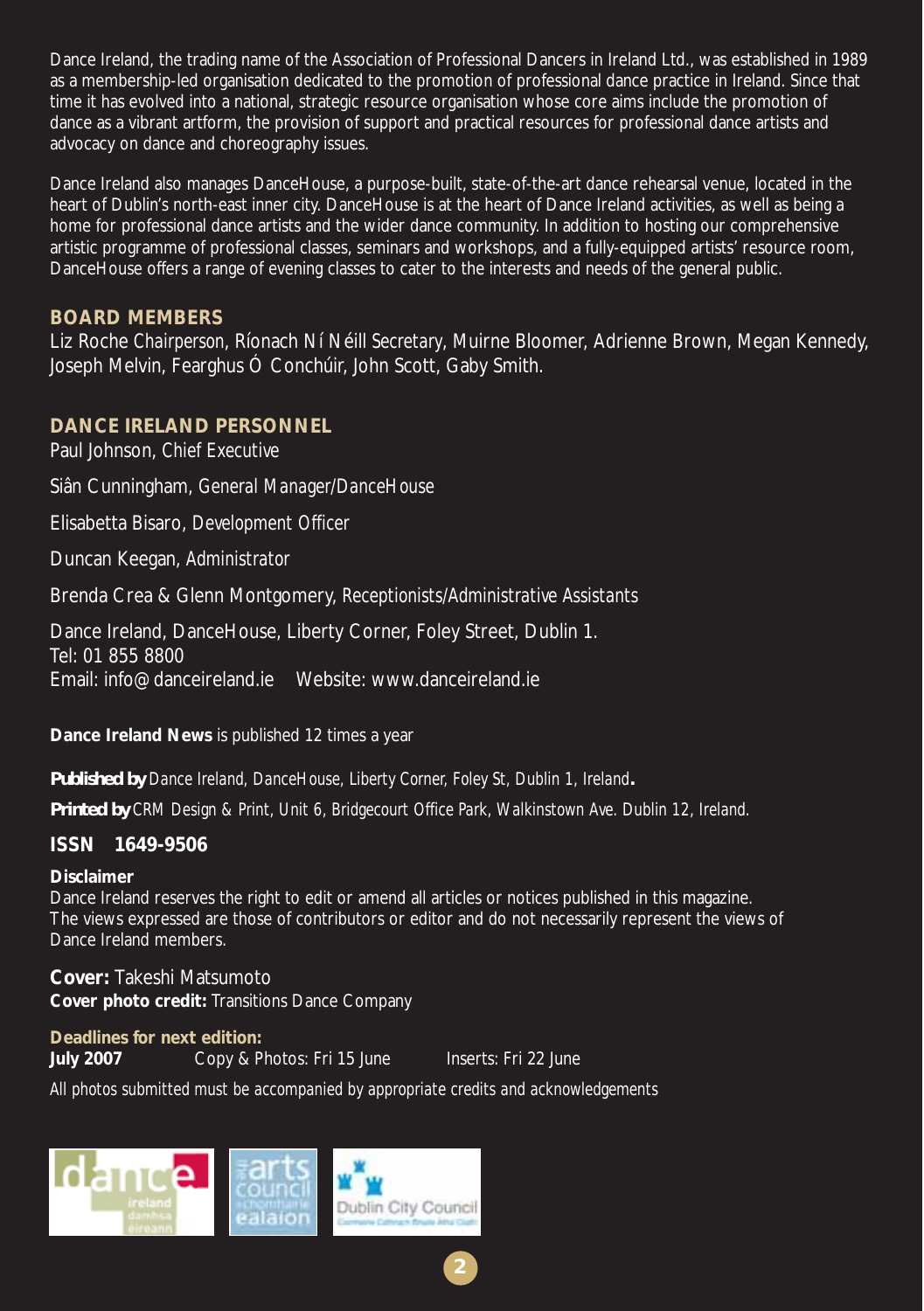

## **MEMBERSHIP**

The midpoint of the calendar year is upon us and no doubt the next six months shall present dance artists in Ireland with as many challenges and prospects as the first six. As you can see from this month's issue, there are a range of masterclasses, performances and opportunities for you to throw yourself into. But June also marks the start of our **membership year**. With this issue you should have received a letter inviting you to apply for or renew your membership, accompanied by the relevant form. This letter also gives information on our revised subscription fees, improved benefits and expanded services for those who join.

As many readers are acutely aware, despite the fact that a significant proportion of those active in the arts have higher levels of formal education than the general workforce, they are paid less, work erratic and longer hours and are faced with challenges in such areas as insurance, pensions, taxation and social welfare. Individually we can feel powerless and become despondent - together, we can empower ourselves and make others listen. Together we have secured additional funding for choreographic practice (full details will be announced shortly); together we have assumed management of a dance building that is the envy of other artforms; together we can continue to support, promote and develop dance and the lives of dance artists in the year to come.

Dance Ireland supports a diverse community of dance artists, dance companies and dancerelated arts organisations by piloting new models that facilitate multiple pathways for creative and professional growth. Join the growing network of over 200 dancers, choreographers, companies, arts organisations and individuals who strengthen the cultural environment for dance in Ireland, by being a member of Dance Ireland. **Your membership is important.** Dance Ireland is a member led organisation and relies on the support of its members to ensure its continued success and relevance to the development of dance practices in Ireland.

The **deadline** for the return of completed forms and payment to Dance Ireland is **June 30th** and we strongly encourage both current and prospective members to do so as quickly as possible, to continue to avail of the subsidised class rates, and to ensure you continue to receive your copy of *Dance Ireland News*, fortnightly E-Bulletin and many other benefits of membership.

# **ADD TO FAVOURITES - DANCE IRELAND WEBSITE GOES LIVE!**

From the start of June - and after some months of online inactivity - Dance Ireland will once again have an internet presence as our completely redesigned website goes live! With a host of new features, a professionally designed layout and pages of information on Dance Ireland programmes and activities - and of course DanceHouse facilities – www.danceireland.je will be the newest resource for individuals, organisations and companies interested in finding out about dance in Ireland.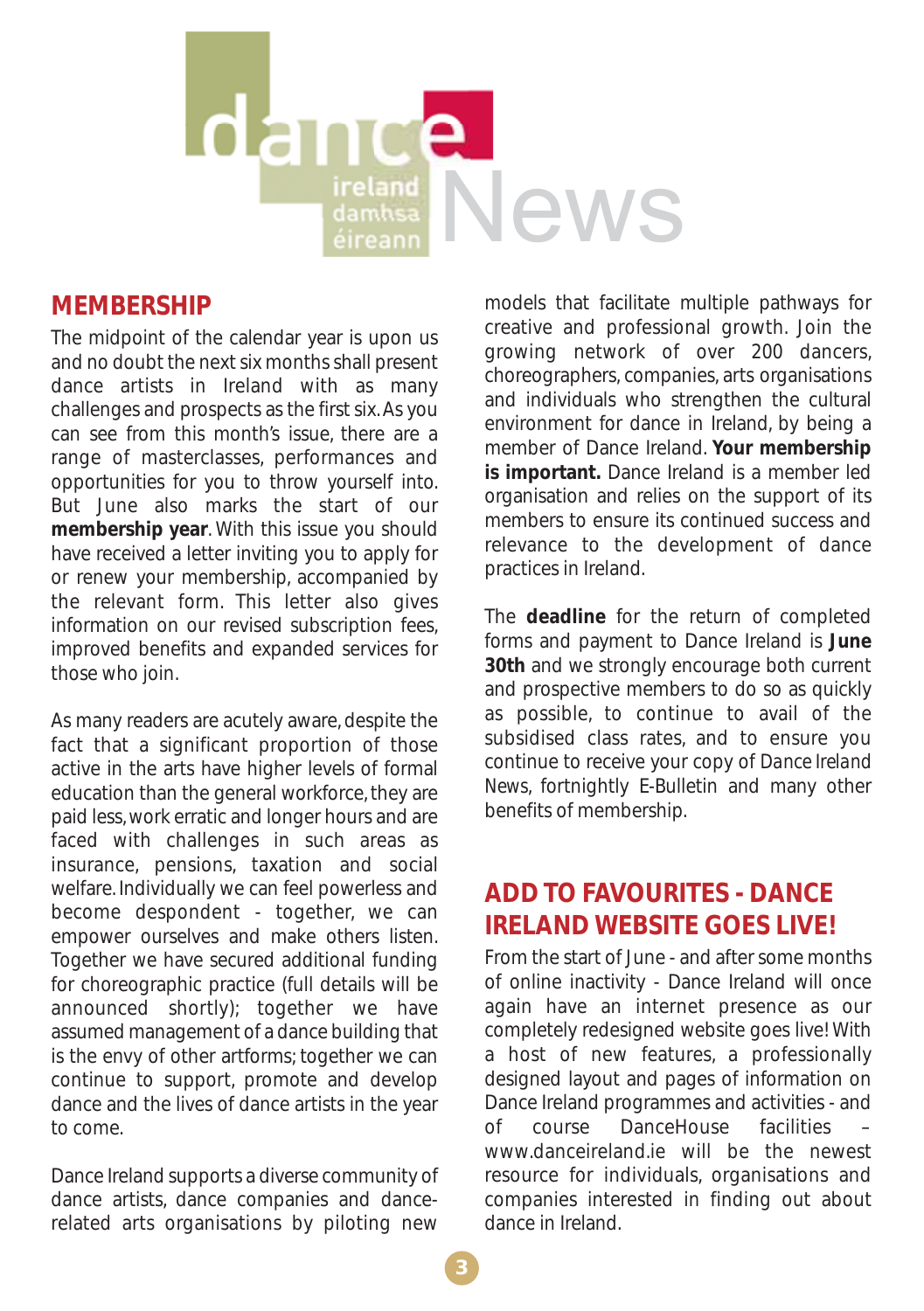It's not quite perfect, however, and this is your chance to help us make it even better. Simply visit us online, explore the site a little and let us know what you like, what you don't, and if there's anything we've missed by sending us an email to info@danceireland.ie

## **MASTERCLASS WITH DAVID WARING – 15 JUNE, DANCEHOUSE**

**David Waring**, artistic director of **Transitions Dance Company**, graduated from Laban in 1987. Since then he has performed, choreographed and taught throughout the world with a range of artists including Ricochet Dance Company, Walker Dance, AMP and the Featherstonehaughs. In 2000 David was awarded a research and development grant



from London Arts, he was a participant on the PAL (Performing Arts Lab) and Assistant Artistic Director (2001 – 2002). He continues to develop his artistic practice both with and outside of the company. Since 2005 David has been a movement consultant on projects with Live Art performer **Jonathan Allen**, aka 'Tommy Angel', and has been performing and collaborating with **Kate Brown** for several years. He performed his latest solo *hustler* at the Nottdance Festival in 2006.

Using breath and the connection to the floor to create and access an 'opening' of the body's structure and supportive skeletal connections, the class moves from simple exercises through to flowing sequences across a broad dynamic range.

## **Friday 15th June,**

**10.00am – 12.00pm, DanceHouse** Dance Ireland Members: €8 / Non-members: €10

## **JAZZ MASTERCLASS WITH ALAN ARNETT – 25 JUNE, DANCEHOUSE**

**Dance Ireland** in association with **FluxusDance** and **Shenandoah University** (Virginia, USA) present a Jazz masterclass taught by **Alan Arnett**, Assistant Professor of Dance, Christina Halpin Endowed Chair in Dance.

Having served as a full-time faculty member in the Dance Division of Shenandoah University since 1997, Alan's concentrations are jazz dance, jazz dance pedagogy, tap dance and dance history. He regularly teaches all levels of jazz dance technique for the dance majors and choreographs at least one piece of jazz choreography in each of the Dance Division's main stage concerts. He also teaches jazz dance pedagogy and dance history.

Alan has danced professionally in Gus Giordano Jazz Dance Chicago, and has also performed in works by jazz masters such as **Matt Mattox**,

**David Waring**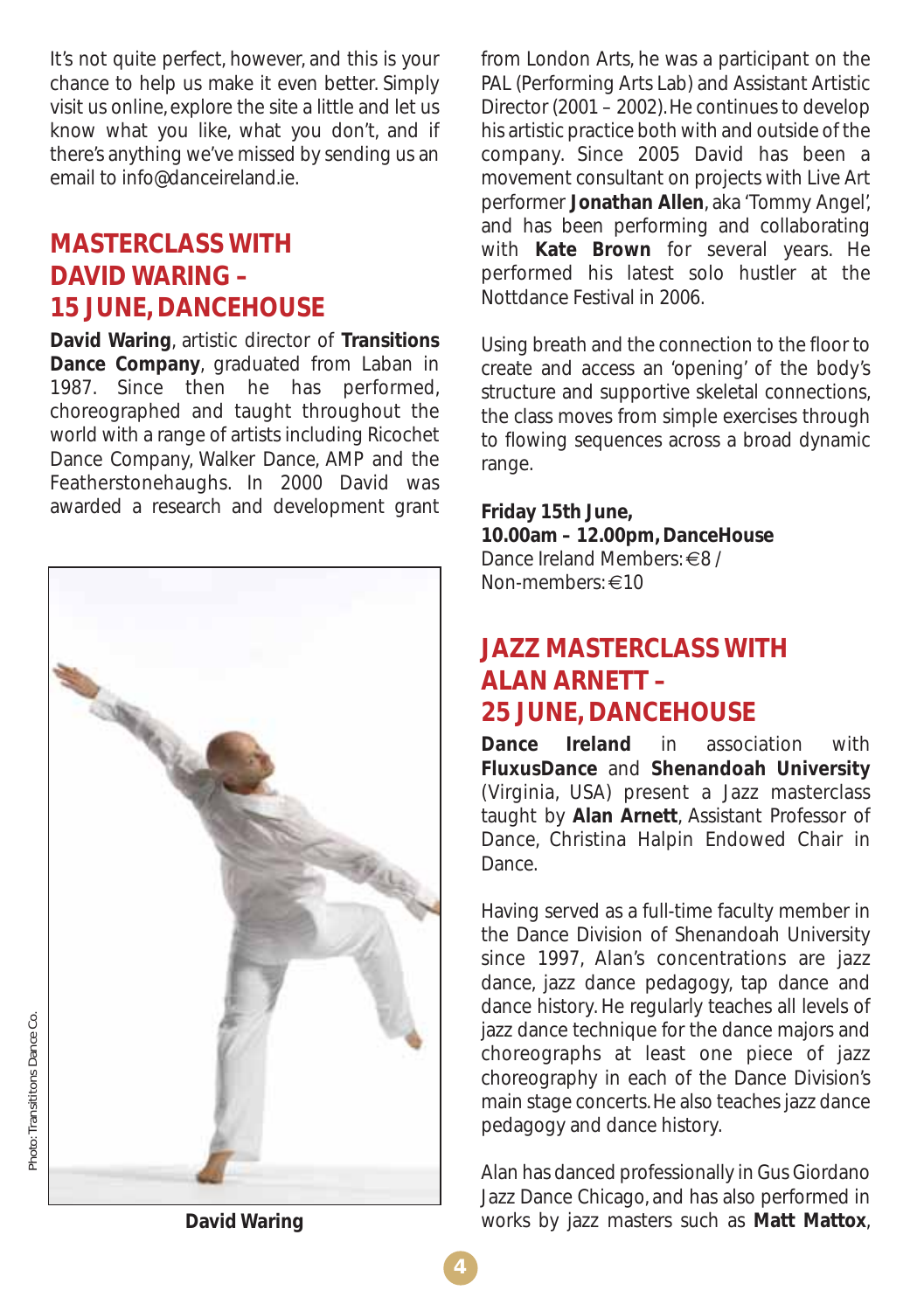**Danny Buraczeski**, **Katiti King**, **Fred Benjamin**, **Gary Masters**, and **Marcus Alford**. Mr. Arnett has been on the faculties of Illinois State University and East Carolina University, where he was tenured and worked for nine years. He maintains professional connections with Dance New Amsterdam in New York City and the Giordano Dance Center in Illinois. For the past four summers, he has been on the faculty of the Internacional Estada de Danza in Banyoles, Spain.

**Monday 25th June, 10.00 - 11.30am, DanceHouse**

Dance Ireland Members: €8 / Non-members: €10



**Alan Arnett**

# **MA CONTEMPORARY DANCE PERFORMANCE AT THE IRISH WORLD ACADEMY OF MUSIC AND DANCE AT THE UNIVERSITY OF LIMERICK**

The Master of Arts in Dance Performance is a one-year, full-time, post-graduate programme. The aim of the programme is provide dancers with the opportunity to further develop and expand their capacity as creative artists and performers. It is particularly suited to students who are interested in developing techniques towards evolving their own unique approach to devising and performing dance.

The programme offers advanced tuition in dance and somatic training techniques in the form of daily classes and intensive workshops. It also provides students with the opportunity to work on a range of performance projects with a number of guest choreographers and tutors. In addition students will investigate methods by which to examine and write about their own creative processes as both performers and choreographers. Further details about the programme are available at the following web address: www.irishworldacademy.ie

For further information about admission requirements and audition dates for the contemporary dance programme contact:

**Mary Nunan** (Course Director) Email: mary.nunan@ul.ie Phone: 00353 61 213464

For further information about the MA in Irish Traditional Dance Performance contact:

**Dr. Catherine Foley** (Course Director) Email: catherine.e.foley@ul.ie

Applications Forms can be obtained from the

Postgraduate Admissions Office, University of Limerick, Phone: +353 61 233638/233285/233286 Email: postgradadmissions@ul.ie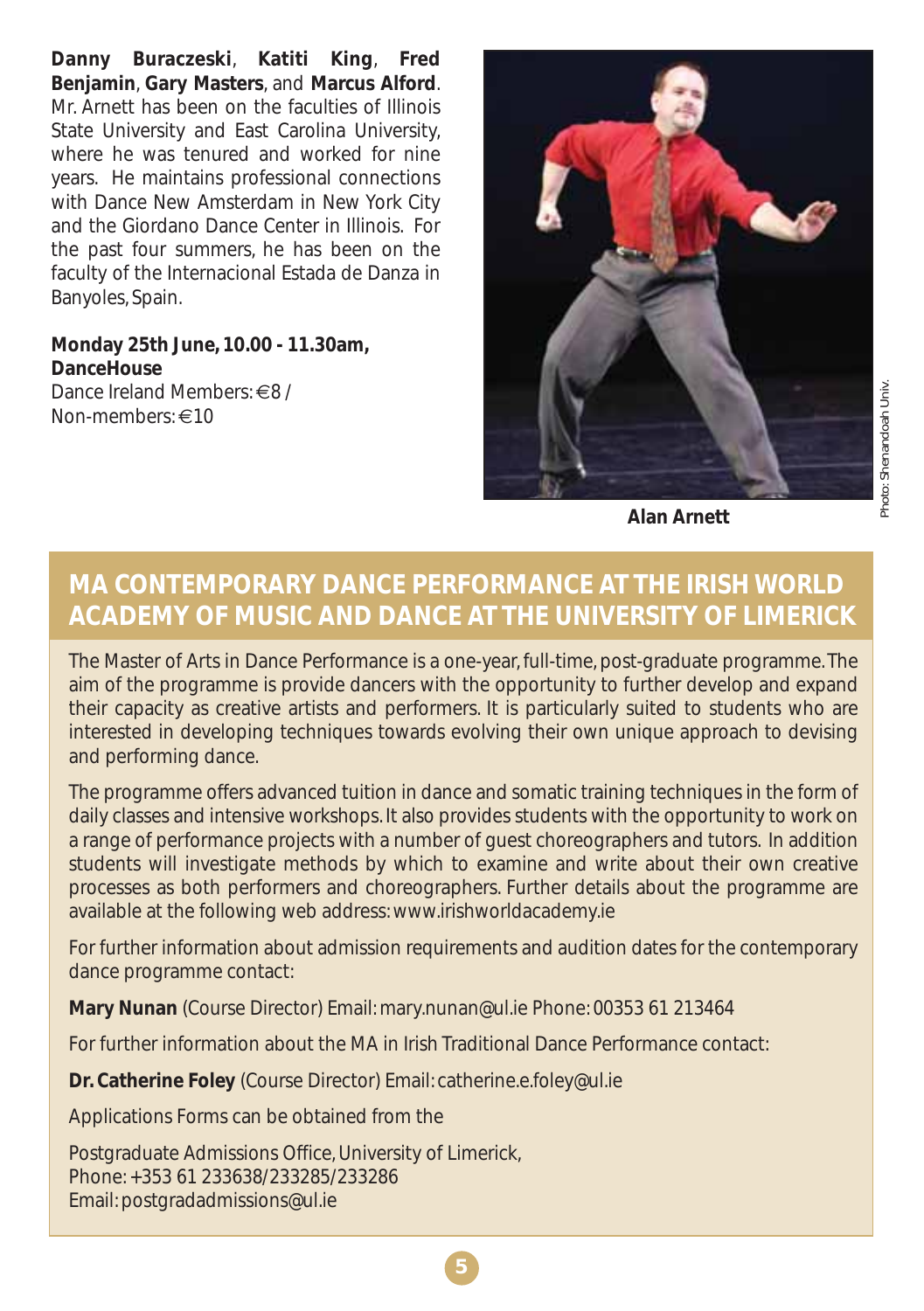# **DANCE IRELAND MORNING PROFESSIONAL CLASS**

## **MORNING BALLET CLASS WITH KATHERINE LEWIS**

Dates: **5th June to 8th June** Time: 10am to 11.30am Fees: DI Members €5 per class, €20 per week. Non Members: €8 per class Venue: DanceHouse

A student of the Myrtle Lambkin School of Ballet, Katherine has also studied at the Royal Ballet School in London and L' Acadamie de Danse Classique, Monte Carlo where she studied under Marika Besobrasova. She was also a member of the Irish National Ballet under Joan Denise Moriarty, performing both soloist and principal roles for ten years, working closely with Domy Reiter-Soffer, Charles Czarny and Royston Muldoon among others.

## **MORNING CONTEMPORARY CLASS WITH CRISTINA GOLETTI**

Dates: **11th June to 15th June**

Time: 10am to 11.30am Fees: DI Members €5 per class, €20 per week. Non Members: €8 per class Venue: DanceHouse

Cristina Goletti trained at the London Contemporary Dance School where she gained a postgraduate diploma with distinction dancing and touring across Europe with Edge, the postgraduate company of LCDS. Since then she has been performing and teaching in Europe, Japan and Mexico as well as presenting her own creations. In Ireland as part of the Daghdha Mentoring Programme, she performed in "Sand Section" and is now a member of Myriad Dance Company.

The focus of these classes will be placement, dynamic alignment, floor work and stamina with a release-based approach. They will centre on developing clarity of articulations by fully accessing the physicality of the body through their complex dynamics, encouraging an expansive use of space combined with a strong sense of performance.

## **OPEN COMPANY CLASS WITH BALLET IRELAND**

Dates: **18th June to 22nd June** Time: 10am to 11.30am Fees: DI Members €5 per class, €20 per week. Non Members: €8 per class Venue: DanceHouse

Ballet Ireland welcomes participants to take class at a professional level working alongside the dancers of one of Ireland's most exciting and prolific companies. These are challenging and invigorating ballet classes of the highest professional standard. Be inspired to take your work to new heights and achieve much more by working in this professional atmosphere.

## **MORNING CONTEMPORARY CLASS WITH RÍONACH NÍ NÉILL**

## Dates: **26th June to 29th June**

Time: 10am to 11.30am Fees: DI Members €5 per class, €20 per week. Non Members: €8 per class Venue: DanceHouse

The class will utilise the principles of GYROKINESIS®, a methodology created by Juliu Horvath as a means of opening and strengthening the body similarly to yoga, but in a way that is especially suited to dancers.

Class begins seated using rocking motions that ease the spine into mobility. Moving through all possible articulations of the spine and, along with the coordinated use of breath, we fully open the center body. Arms and legs are added to the mix, then kneeling and standing, with various active stretches done for deeper strengthening and stretching.Working through a variety of positions using internal opposition to create connection and length, leading to a more efficient, calmer and stronger body, an opening/centering exercise finally allows the body to integrate the work and focus the mind. From this basis we will develop travelling exercises in and out of the floor, culminating in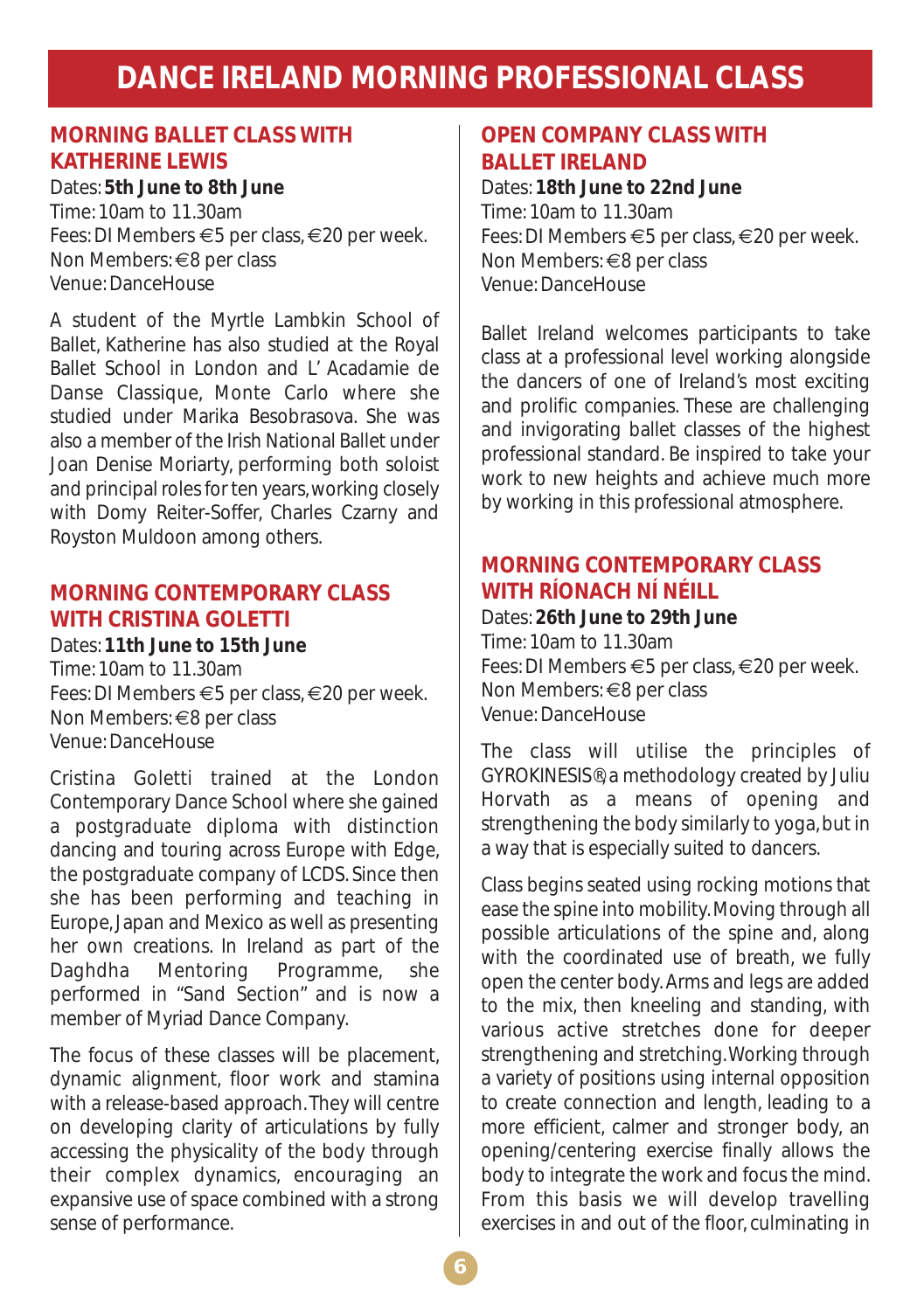a choreographic phrase which will be built on during the week.

## **THE FIRKIN CRANE PROFESSIONAL CLASS IN ASSOCIATION WITH DANCE IRELAND**

**Wednesdays, 12.00pm to 1.30pm** 

## **June 6th & 13th – in association with Crux Dance Theatre**

Contemporary dance class at the Firkin Crane taught by a member of Crux Dance Company

## **June 20th - Inma Moya**

Inma began her training in classical ballet then moved to contemporary dance. She has worked as a dancer with CruX Dance Theatre for the last five years. Her classes are a mix of yoga warmup, floor-work technique, released-dance technique and contact dance improvisation.

## **June 27th - Andrea Pastorella**

Andrea Pastorella has taught people of all ages and levels for over 20 years, is a performer, choreographer, producer of modern dance and artistic director for her own company Movita

# **AUDITIONS**

**17th June 2007**

## **Dublin Youth Dance Company**

Are you aged 16-26, interested in performance and choreography, with experience in either contemporary, jazz, ballet, hip-hop or other movement discipline?

Audition: contemporary class and interview

**Time:** 10am **Venue:** Dance Theatre of Ireland Bloomfields Centre, Lower Georges St., Dun Laoghaire, Co. Dublin.

For more information contact Mariam Ribon on 086 8639702 E-mail to: mariamribon@gmail.com Or visit our website www.dlrcoco.ie/arts

Dance Theatre. The class consists of a symbiotic relationship between technique and selfexpression.

*For more details and class times please contact The Firkin Crane; T: 021 4507487*

## **MAIDEN VOYAGE PROFESSIONAL MORNING CLASS IN ASSOCIATION WITH DANCE IRELAND**

#### **Thursdays, 10-11.30am**

**Fee:** £5 per class or £4 for Dance Ireland or Dance Resource Base members

**Venue:** Crescent Arts Centre, 2-4 University Road, Belfast, BT7 1NH

## Teachers this term are **Leoni McDonagh** and **Nicola Curry**

*For further information please contact Maiden Voyage T 0044 2890 330925*

## **FOUNDATION COURSE IN SOMATIC STUDIES**

**Joan Davis** is offering a **Foundation Course in Somatic Studies**. The course, which commences September 2007 and runs until July 2008, will be held over twelve weekends and in two modules –

## Module One:**Developmental Movement Patterns and Body-Mind Centering**

*This module is for therapists, bodyworkers and people interested in exploring the origins of their movement and ways of being in the world*

Module Two: **Authentic Movement** *This module is for those people who have some basic body and movement awareness and who wish to learn the process of compassionate witnessing and to cultivate an embodied spiritual practice* 

For further details and early booking concessions, please contact Joan Davis at 01 2876986 or email mayalila@gorsehill.net or visit www.gorsehill.net

*A detailed description and schedule shall appear in forthcoming editions of DI E-Bulletin*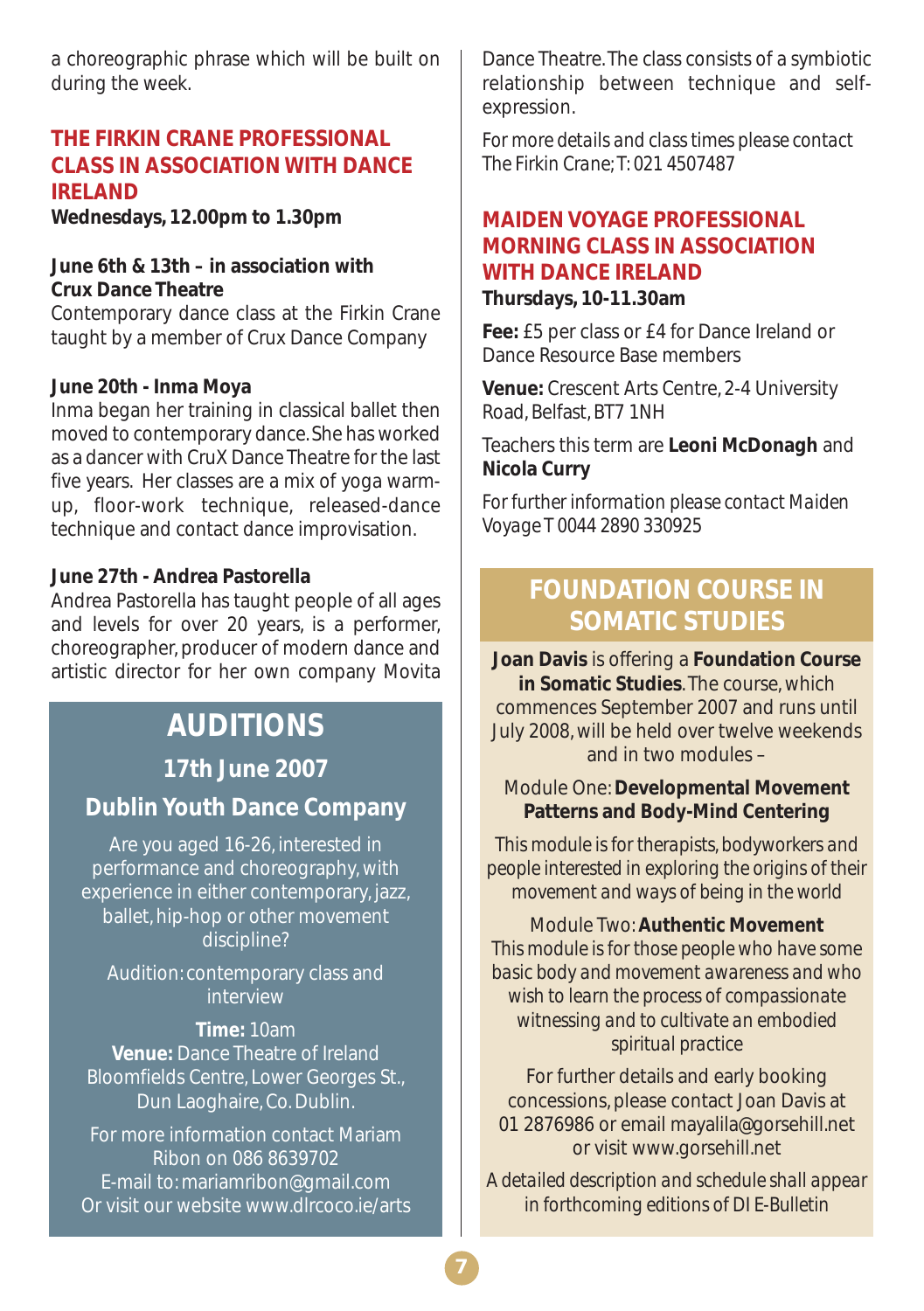# **COMPANY NEWS**

## **DAGHDHA DANCE COMPANY**

## **FRAMEMAKERS**

In 2005 dramaturge **Steve Valk** convinced choreographer **Michael Klien** and the company to stop what they were doing on a daily basis and take time to examine the practice of choreography from a distance. From this new standpoint a public 'think-tank' called **Framemakers** was initiated with the aim of looking at the phenomena of dance and choreography outside the role assigned to it over time by contemporary society. The first step was to talk to citizens such as politicians, scientist and artists to discuss choreography as the *aesthetics of change* – who choreographs what in society? Who, if anyone, is making the frames and who is living by them? What are the effects of one's frames on others? Are there 'better' states to be choreographed?

Since then Framemakers has come a long way and Daghdha is now in its third season of a variety of activities ranging from publications of books and journals in late 2007 to an ongoing series of events and lectures. They are all bound together by the idea that choreography has become many things, and no longer is exclusively stage-based. Assuming the stage as a part of life, it connects what happens on stage to what happens off it, exploring how things are ordered and which frames are created for movement to take place, whether in a theatre or in a social sphere. Choreography in this way becomes a way of seeing the world, the art of interacting, governing or interfering with relations and dynamics, expressed in physical movements or ideas.

To date Framemakers has supported and developed some paradigm-shifts in thinking about choreography. First, that the act of setting living beings and things into relation to each other - providing a cradle for dance – is by no means exclusive to a black box or what is commonly referred to as a 'body'. Second, that

such a creative act of ordering does not have to be top-down, applying order in a direct and hierarchical manner, but that ordering can be a fluid process marked by self-organising principles, chaos, complexity, learning and evolution.

In 2007 a new programme was launched called *Salon Du Chat,* an innovative communication setup devised by Daghdha's General Manager **Roisín Kinsella** aimed to inspire citizens to talk to each other about pressing issues faced by our society. All events experiment with the presence of dance, true flexibility in physical thought, as the secret powerhouse, the tuning fork behind what seems at first sight to be a purely intellectual affair. On **21st June**, for the second series in Framemakers 2007, one of France's leading dog-whisperers **Henry Desreux** will give a lecture performance with a number of dogs, based on setting and resetting social codes between living beings. This is a rare chance to observe a true social choreographer at work. We invite all those interested to join us for this event.

Date: June 21, 2007, 8.00pm, Fee: €10 Venue: Daghdha Space, St John's Church, John's Square, Limerick Bookings (061) 467 872; further details: www.daghdha.ie

*Framemakers is produced by Daghdha Dance Company and supported by the Arts Council, Limerick City Council, RTE Lyric FM, FAS, Shannon Development and Failte Ireland.*

## **SHAWBROOK NEWS**

#### **Irish National Youth Dance Company** – *The Funeral*

Created by **Anica Louw**, **Olwen Grindley**, filmmaker **Fiona MacGinty** and dancers, thirty-two members from eight different schools will perform *The Funeral* on the **1st** and **2nd June** in Backstage Theatre, Longford at **8.00pm**.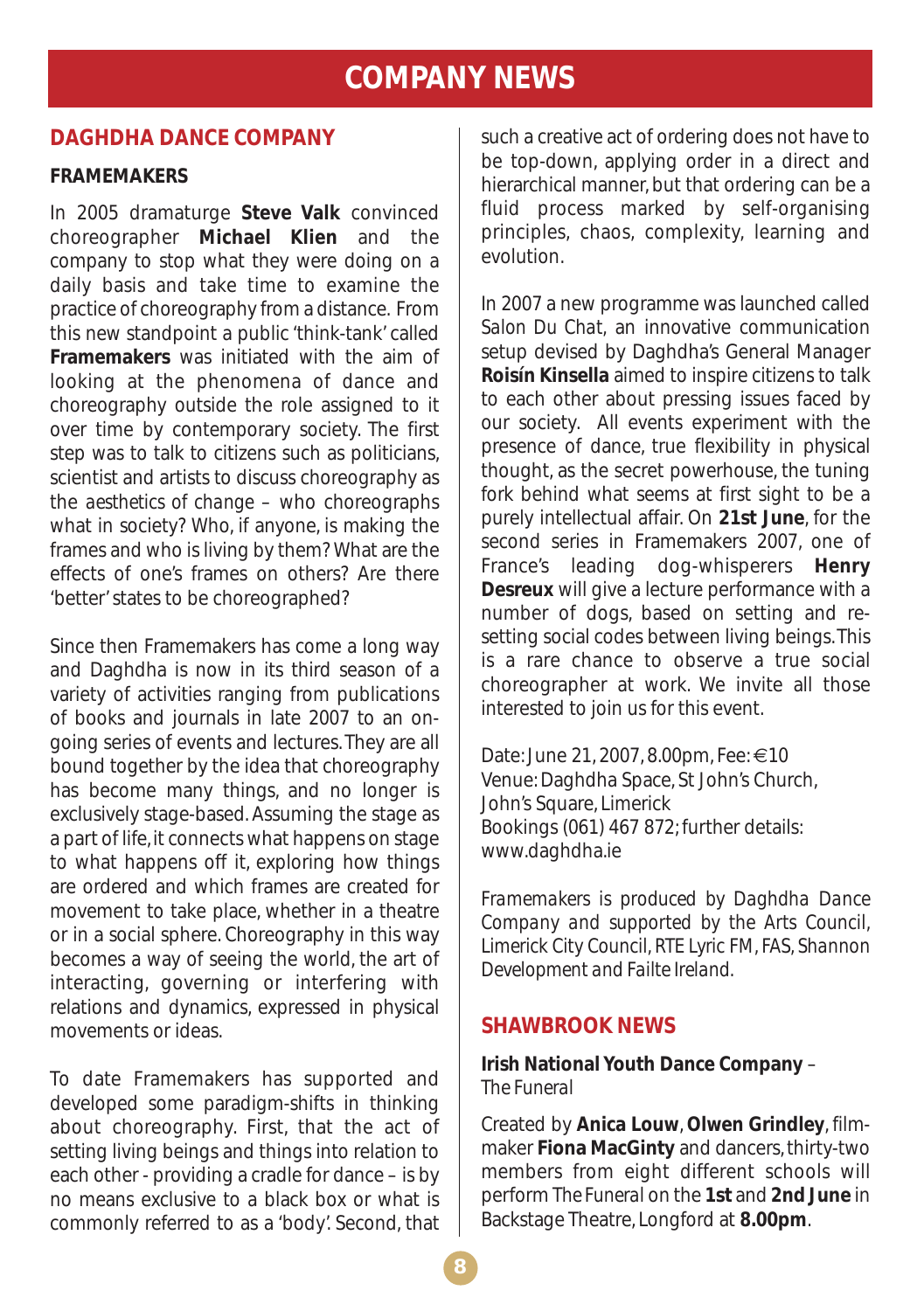In other news, we're pleased to announce the winners of the Irish National Dance Awards and the Shawbrook Dance Awards. We wish to send our thanks and congratulations to all who participated.

# *The Irish National Dance Awards 2007*

**Junior Cup:** Roisin Laffan *(The Goode School of Dance) Runner Up:* Orla McCarthy (*Shawbrook*)

**Senior Cup:** Stephanie Dufresne (*Corrib Dance Academy) Runner Up:* Robyn Byrne (*Shawbrook)*

**Best group:** The Centre Stage School of Dance.

*The Shawbrook Dance Awards* **First prize:** Cliodhna Hoey **Second prize:** Liv O'Donoghue **Third prize:** Diarmuid O'Meara

Winner **Cliodhna Hoey**, after studying initially with Anica Louw continued her studies in Arnhem Hogeschool voor Dans in Holland where she is finishing her final year - recently got her first job with the Fabulous Beast Dance Theatre company.

## **CATAPULT DANCE COMPANY**

Catapult has embarked on a busy programme of work for 2007. The company has begun research on two new productions for stage, has toured selections of site-specific piece *Hulabaloo* to Vibrate Festival Athlone, and will soon begin work on *Walk Don't Run*, a dance film project to be created in collaboration with six other artists.

In addition to creating choreography for the company's ongoing programme, artistic director **Rebecca Walter** has also recently worked with Rough Magic Theatre Company (choreography for *Attempts On Her Life*), the Helix with Landmark Productions (choreography for *Sleeping Beauty*), and the M.A. in Dance Performance course at University of Limerick (restaging a duet from *Beat Box Bingo*).

Catapult's upcoming 2007 projects include:

## **INPUT/OUTPUT**

A dance and music performance project produced by **Roy Carroll** in association with Project Arts Centre, this work is a double-bill, with choreography from Catapult's Rebecca

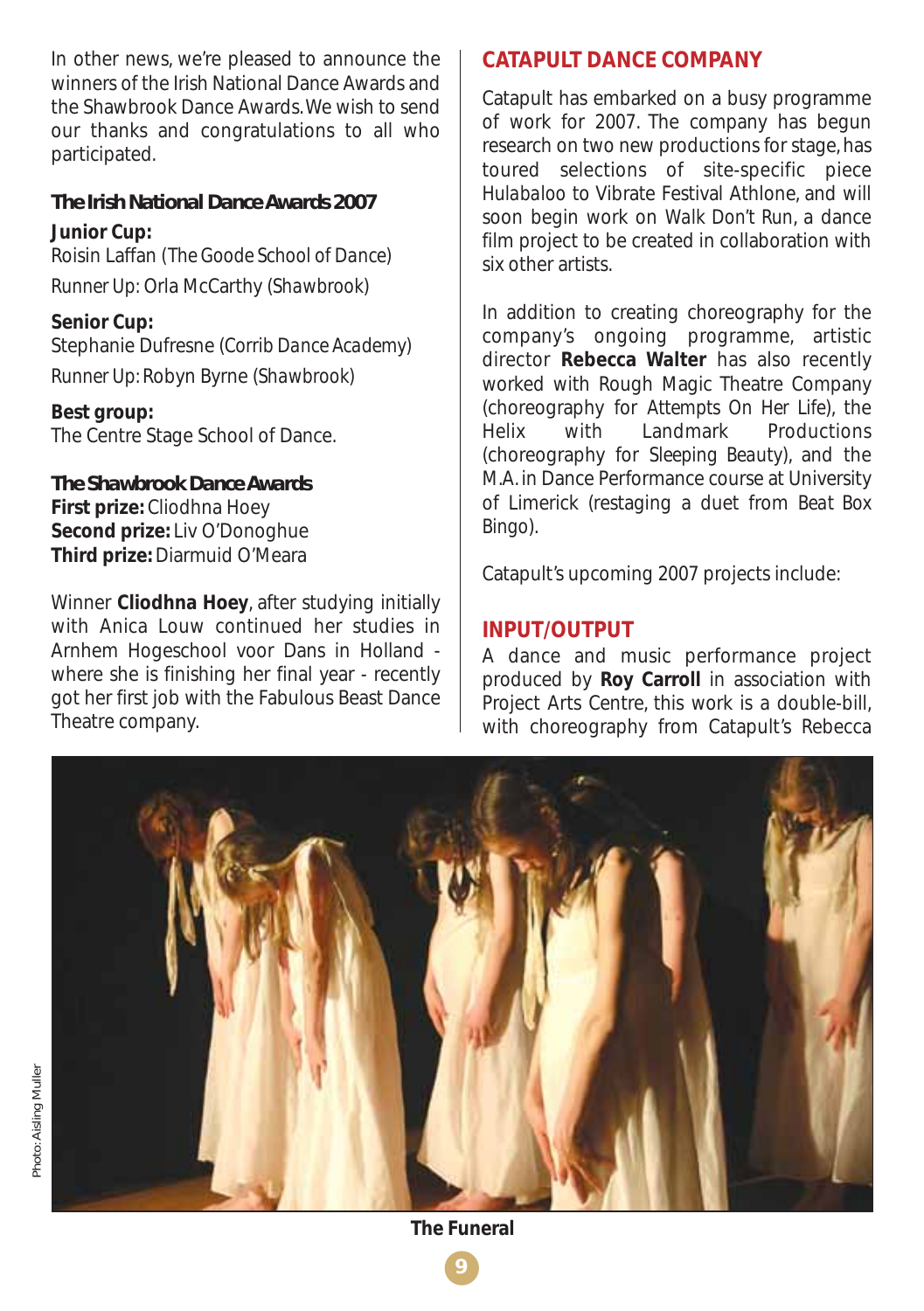Walter and Berlin-based choreographer **Maya Lipsker**. Both works will be performed in the same programme to the live music of electroacoustic improv band Trouble Penetrator. *Input/Output* will premiere at Project Arts Centre in the week of **14th August 2007**. Dancers:**Vidal Bini**,**Alex Sieber**, **Maya Lipsker** and **Rebecca Walter**.

## **SCHUMANN PROJECT (TITLE TBC)**

Schumann Project is a collaboration between Catapult Dance and composer **Hugh O'Neill** produced in association with Project Arts Centre. Using the song-cycle *Frauenliebe und Leben* (Robert Schumann op.42) as it's source material, the Schumann Project is a composite dance and sound piece performed by four dancers and four musicians. The company begins research on this work in Berlin this June, with a rehearsal period in Dublin, in September/October. The company will give open professional level classes at **DanceHouse**, in association with **Dance Ireland** during the weeks of 10th and 17th September. The Schumann Project will premiere at Project Arts Centre in the week of 17th October 2007. Dancers: **Stephane Hisler**, **Thomas Maucher**, **Katherine O'Malley** and **Karl Sullivan**. Scenography/Costume Design: **Lian Bell**, Lighting Design: **Aedin Cosgrove**.

## **WALK DON'T RUN**

Walk Don't Run is a dance and film project that will take place in the South Great George's Street - Dame St. intersection during the intervals when the lights are red for cars. This project is a collaboration between Catapult's Rebecca Walter, independent dance artists **Fearghus Ó Conchúir**, **Wolfgang Hoffman** and Katherine O'Malley, designer Lian Bell, composer Hugh O'Neill and videographer **Mark Linanne**. Walk Don't Run is a Project Arts Centre Commission.

For further information on Catapult's activities, you can contact the company at catapultdancecompany@gmail.com / tel: 086 375 0260.

*Catapult's projects in 2007 are supported by the Arts Council with additional support from Project Arts Centre and Dance Ireland Dance Incubator Programme.*

## **BALLET IRELAND**

Ballet Ireland's latest production, **Die Fledermaus**, currently on tour in the UK, has been met with fantastic reviews and enthralled audiences everywhere. The Sunday Business Post's **Dick O'Riordan** gave it 5 stars, stating *The talents of this young and dynamic team have been developed in a quiet and subtle way, embracing modern dance and movement…graceful and imaginative choreography, delicious and colourful costuming and exuberant and exciting dancing by a troupe eager to make its mark,* while **Christie Taylor** at the Irish Times observed that the success of the *swiftly moving plot and structured choreography* drawn from our cast by artistic director **Gunther Falusy** and guest choreographer **Morgann Runacre-Temple** suggested *something may be going on at Ballet Ireland behind the scenes.*

Of course, with a busy summer ahead of performances at Farmleigh, our choreographic showcase and our annual summer school programme, the company will be engaged in a very diverse number of activities between now and August.

The enormously successful Ballet Ireland **Annual Summer School** is in its seventh year and this July and August will visit theatres throughout the country with a distinctive take on the tale of Cinders - or Cinderella, as this universal story of rags to riches is perhaps best known. During week-long workshop courses, participants will dance, act and mime the story, together with dancers and tutors from Ballet Ireland. Each participant will have the chance to contribute to making a ballet of the story of Cinders. At the end of each week a performance shall be held on-stage, in a professional environment that will be open to all - parents, friends, neighbours and the general public!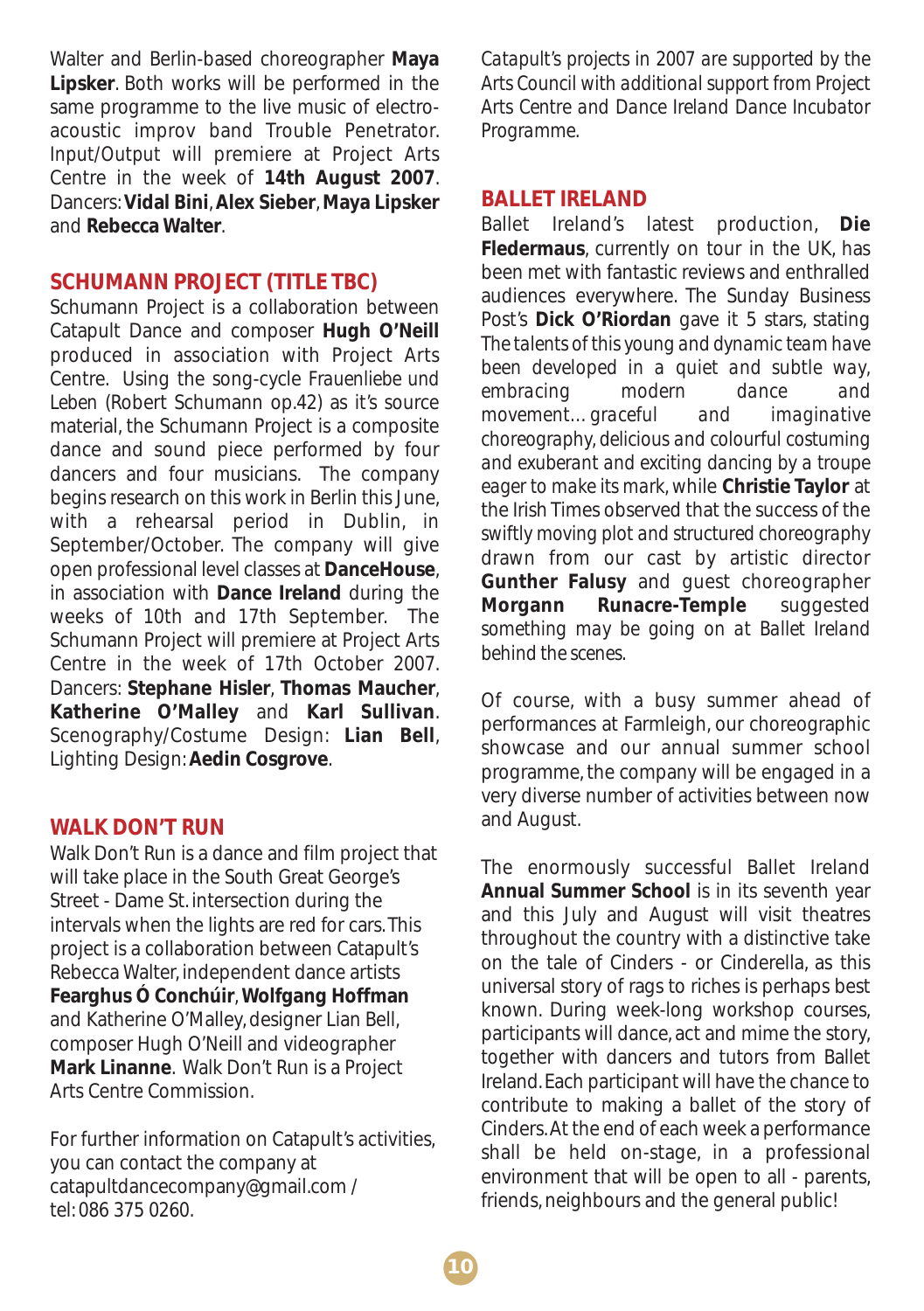Participation in the programme is open to all from age six to sixty, boys and girls, experienced dancers or first-timers. Emphasis throughout the week is firmly based in performance techniques, style, confidence and selfexpression – but as always, inspiration and laughter are present in copious quantities, all contributing to making this an unforgettable experience. As a highlight of the season in many theatre calendars, the number of places on each course is strictly limited and is allocated on a first come, first served basis. Early booking is definitely advised! A comprehensive list of summer school venues is available on www.ballet-ireland.com

## **COLLEGE OF DANCE**

Thirty-three students continue in full-time professional dance training at the College, and rehearsals are already in progress for **Dance 2007**, a showcase for the work of the College to be performed in the O'Reilly Theatre on **5th**, **6th** and **7th July**. The students will perform a new ballet, *Sinfonia Classica* choreographed by **Ester O Brolchain**, two new contemporary works choreographed by **Sam Lyons** and original tap pieces choreographed by **Sara Moussoulides**. Jazz tutor, **Bernadette O'Rourke** is collaborating with the College vocal coach, **Maureen Ward**, to present excerpts from *Sweet Charity*. Tickets will be available at the theatre each evening, prices:  $\in$ 18 and  $\in$ 15.

During this term, all students have enjoyed workshops from both Rex Levitates and Scottish Dance Theatre whose performance they attended on 12th May at the Mermaid Arts Centre, Bray. **Stephen Brennan** of Ballet Ireland continues to teach a weekly boys ballet class and Katherine Lewis remains as guest ballet teacher.

**Lucia Kickham** and **Leeann Teeling** have both been accepted by Fontys Dans Academie, Tilberg, Netherlands. Leeann was also offered a half scholarship by Urdang Academy, UK, as was **Catherine O'Connor**. Five students - **Chrissie Ardill**, **Donna Duffy**, **Grace Guildea**, **Jill**

**O'Neill** and **Laura Raymond** - successfully auditioned for the Scottish School of Contemporary Dance at the Space in Dundee.

During the Easter break, 2nd year students performed *Twisting, Turning, Leaning, Leaping,* (chor: Sam Lyons) in DanceHouse on 5th April. First year students, **Sarah Ryan** and **Chloe Keegan**, performed in *The King and I*, staged at the Helix. In May, **Niall Madden** played Prince Charming in *Cinderella* at the Pavilion Theatre, Dun Laoghaire where College students will also be performing as part of the Irish Youth Dance Festival.

For prospectus and further information please visit our website www.collegeofdance.com or contact the College of Dance, Tel/Fax: 01 2304115.

## **REX LEVITATES**

Rex Levitates are performing and developing new work in Paris from May 20th to June 16th. The company is resident at the Centre Culturel Irlandais and throughout the month will take up two fortnight residencies at the prestigious Centre National de la Danse and Atelier de Paris. Centre National De La Danse is supporting **Liz Roche** to work with five Rex Levitates dancers throughout this time researching and developing new material. This new material and her choreography *The Same Jane* was performed at CND on Thursday 31st May. At the Atelier De Paris the company will be joined by a further two Rex dancers who will work with two new French dancers in recreating Liz Roche's 2006 installation piece for the Docklands Festival *The All Weather Project*. The company will again show their work on Thursday 14th June at the Atelier. The culmination of this residency will be performances of *The All Weather Project* in the main courtyard of the Centre Culturel Irlandais on Saturday 16th June, Bloomsday at 7.30pm.

Rex Levitates are delighted to be working over this period in Paris. The performance residency makes for a very interesting and diverse month of activities for the company as well as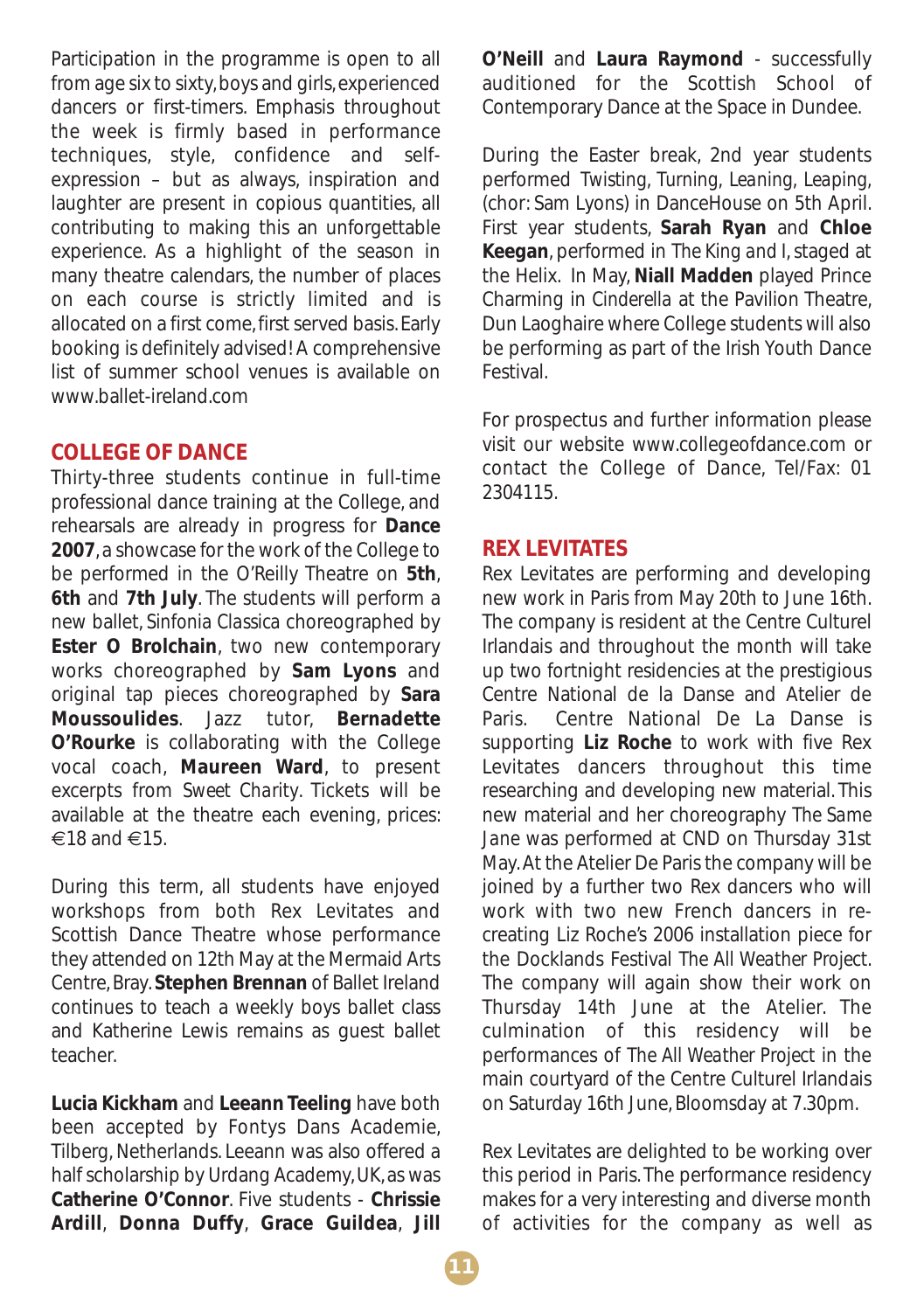promoting the work abroad and building important networks. This performance residency is generously supported by Culture Ireland, the Arts Council, Centre Culturel Irlandais, Centre National de la Danse, Atelier de Paris and Project Arts Centre. Dancers joining Jenny and Liz Roche for the residency are **Philip Connaughton**, **Katherine O'Malley**, **Justine Doswell**, **Grant McLay**, **Lisa McLoughlin** and **Jazmin Chiodi**.

For more information: www.rexlevitates.com

## **IRISH YOUTH DANCE FESTIVAL**

Dublin Youth Dance Company (DYDC) and Mariam Ribon are proud to present the **Irish Youth Dance Festival (IYDF) 2007**, one of the most significant events for youth dance in Ireland. Ribon, assumed direction of DYDC and the IYDF in 2003 and this year was appointed CEO of both. One of her long-term goals for the festival is to increase the participation of young dancers training abroad, offering them the opportunity to perform in a national theatre presenting their own work and being seen by Irish-based choreographers. This has already resulted in **Brendan O'Connor**, a recent graduate of Fontys Dansacademie, working with Dance Theatre of Ireland, following his

This year will showcase work from a new generation of emerging dance

appearance at the IYDF in 2006.

artists and choreographers, with choreographies by **Liv O'Donoghue** (Northern School of Contemporary Dance), **Aisling O'Coineen** (currently pursuing a BA at Fontys Dansacademie), **Karla Holden** (London Contemporary Dance School) and **Aisling McCormilla**, a young Irish composer. Also, DYDC in association with Dance Ireland have selected emerging choreographer **Nick Bryson** to create an original dance work to be performed at the festival. Nick has been afforded financial support, studio space in

DanceHouse and mentoring assistance in the creation of a performance that shall feature as part of the Dublin Fringe Festival 2007. More established choreographers will also present work, including **Mairead Vaughan**, **Anne Campbell-Crawford** and **Lisa Tyrrell**.

A reflection of the growing strength of the IYDF is the increasing presence of international participants and this year we are delighted to host **Debla Danza**, a contemporary dance company from Spain renowned for their new and innovative forms of expression. 2007 marks the beginning of a cultural exchange programme between Debla Danza and DYDC with the Dun Laoghaire-based company traveling to Burgos, Spain to perform at the National Theatre Clunia. Members of DYDC will also participate in dance classes and workshops given by members of Debla Danza.

On the 7th and 8th of June, from 10am to 2pm, Dance Theatre of Ireland's **Robert Connor** and **Loretta Yurick** will host classes and workshops at a semi-professional level. This a great way for young dancers to meet Debla Danza members in a creative *Photo:* DYDCPhoto: DYDC atmosphere but places are **limited** so please book in advance at 01 280 3455. Price for both days is €5.

Finally, in conjunction with IYDF, DYDC and with the support of **Dun Laoghaire-Rathdown County Council**, Events and Diffusion Event

Management are hosting **free** outdoor Tango, Jazz-Salsa fusion, Hip-hop and Contemporary Dance workshops at the Harbour Plaza in Dún Laoghaire from 12pm to 5 pm. For more information on these workshops log on to www.dlrevents.ie and for anything else festivalrelated, visit www.dlrcoco.ie/arts

*Irish Youth Dance Festival, 10th June, 7pm, Pavilion Theatre, Price: €12/€10* 

**Irish Youth Dance Festival**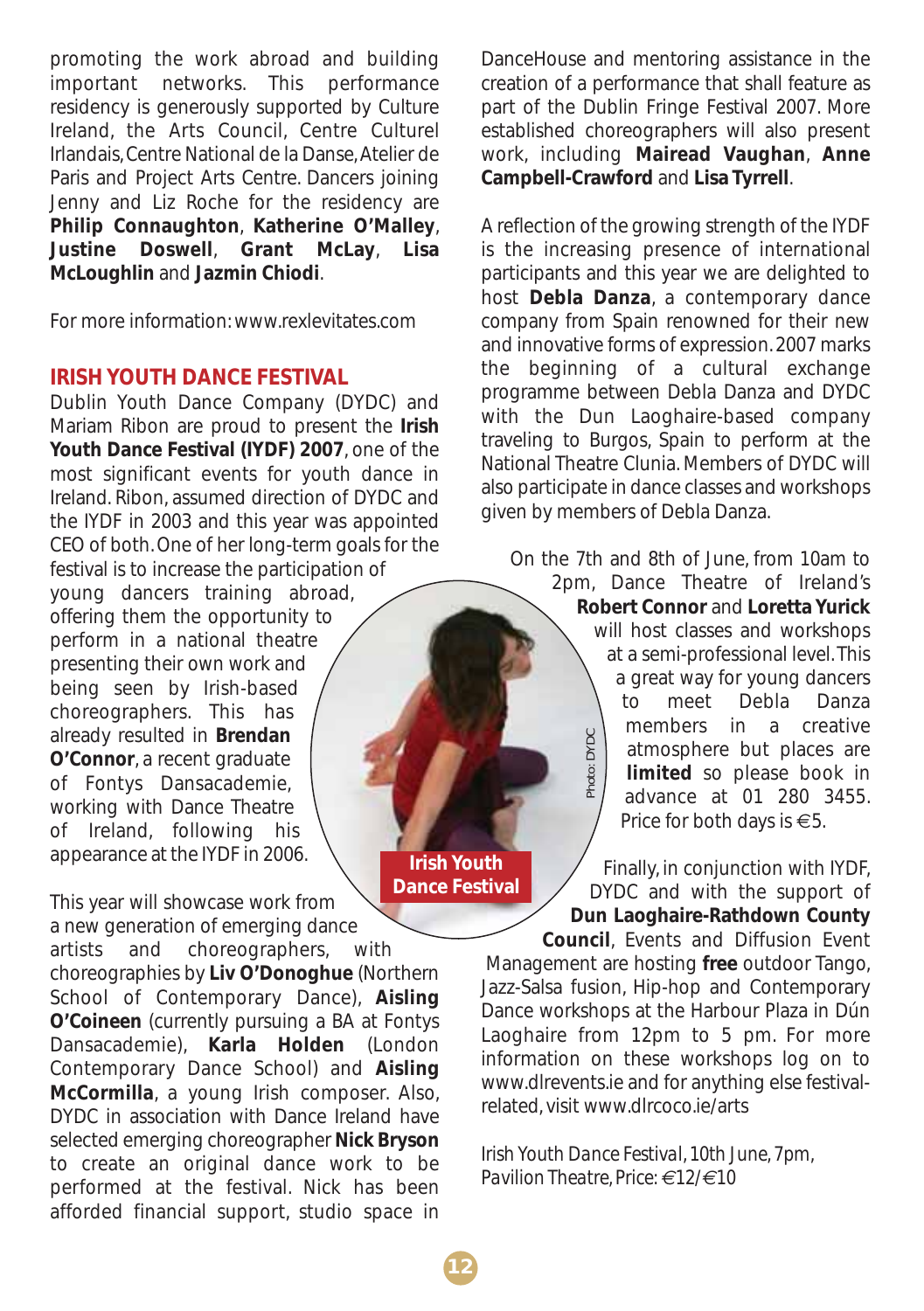## **KNOTS GOES TO THE VENICE BIENNALE**

**CoisCéim Dance Theatre** are to take their multi-award winning show *Knots* to Venice this June as part of the **Venice Biennale**, one of the most prestigious cultural institutions in the world that, since 1895, has defined the avant-garde and promoted new artistic trends through international events in the contemporary arts. As part of the Biennale,<br>the 5th International Festival of the **5th International Festival of Contemporary Dance** will take place **June 14** to **30**, directed by **Ismael Ivo**.

Generally regarded as one of the best and most original shows in Ireland during 2005 *Knots* won Best Production at the Dublin Fringe Festival before embarking on a national tour. It then won a Fringe First in Edinburgh in 2006 and, after Venice, will embark on a nationwide tour of the UK as part of the highly acclaimed Aurora Nova on tour.

Directed by virtuoso choreographer **Liam Steel** of *Stan Won't Dance,* this text-meetsmovement dance theatre show unapologetically untangles the complexity of human relationships by juxtaposing brutal and high-octane choreography with the insightful text of Scottish psychoanalyst R.D. Laing. A 90-minute series of vignettes with dancers **Muirne Bloomer, David Bolger** (artistic director of CoisCéim)**, Robert Jackson, Eddie Kay, Emma O'Kane** and **Diane O'Keeffe** takes audiences on a head trip through the minefield of relationships. Through a series of passionate physical and verbal confrontations the dancers work to unravel the twists, turns and convolutions inherent when we entangle our life and body with someone else's…and the sad, insidious patterns our minds and hearts are compelled to repeat forever.

Venue: Teatro Piccolo Arsenale; Date: June 29, 10pm & June 30, 7pm

Further information on the festival as well as to discover other elements of the festival's program, please visit www.labiennale.org

## **MIDSUMMER MANOEUVRES**

Midsummer Manoeuvres, an informal performance presentation with CoisCéim's .<br>Creative Steps group will take place in the CoisCéim studio at the end of June. For further information contact Philippa Donnellan, director of CoisCéim Broadreach at philippa@coisceim.com

## **WORKSHOPS AT THE HAWK'S WELL THEATRE, SLIGO**

Celebrating the medium of dance, the Hawk's Well have invited nine of Ireland's top dance companies to Sligo over the coming months as part of **Damhsa::Dowsa**, an eight-month long festival of workshops and performances.

Every month, a visiting dance company will do a workshop with local residents that reflect each company's own unique form of dance. April saw Rex Levitates give a wonderful twohour workshop with reknowned company choreographer Liz Roche at the The Factory Performance Space, while that evening's performances of *Cross Purposes* and *The Same Jane* left Hawk's Well audiences enraptured and completely engaged.

Workshops are open to everyone, regardless of experience, although places are limited. With **IMDT**, **This Torsion**, **Junk Ensemble** and **Echo Echo Dance Co** due to perform, these workshops are a unique opportunity to meet, interact with and learn from professional dancers. So, if you're passing through Sligo over the summer months, do drop in to the Hawk's Well. Workshops are at 12pm on Sunday morning and performances are at **5pm** on Sunday evenings. For a detailed schedule, visit www.hawkswell.com/damhsa

For further information and reserving workshop **places**, **email** sorcha.niheilidhe@hawkswell.com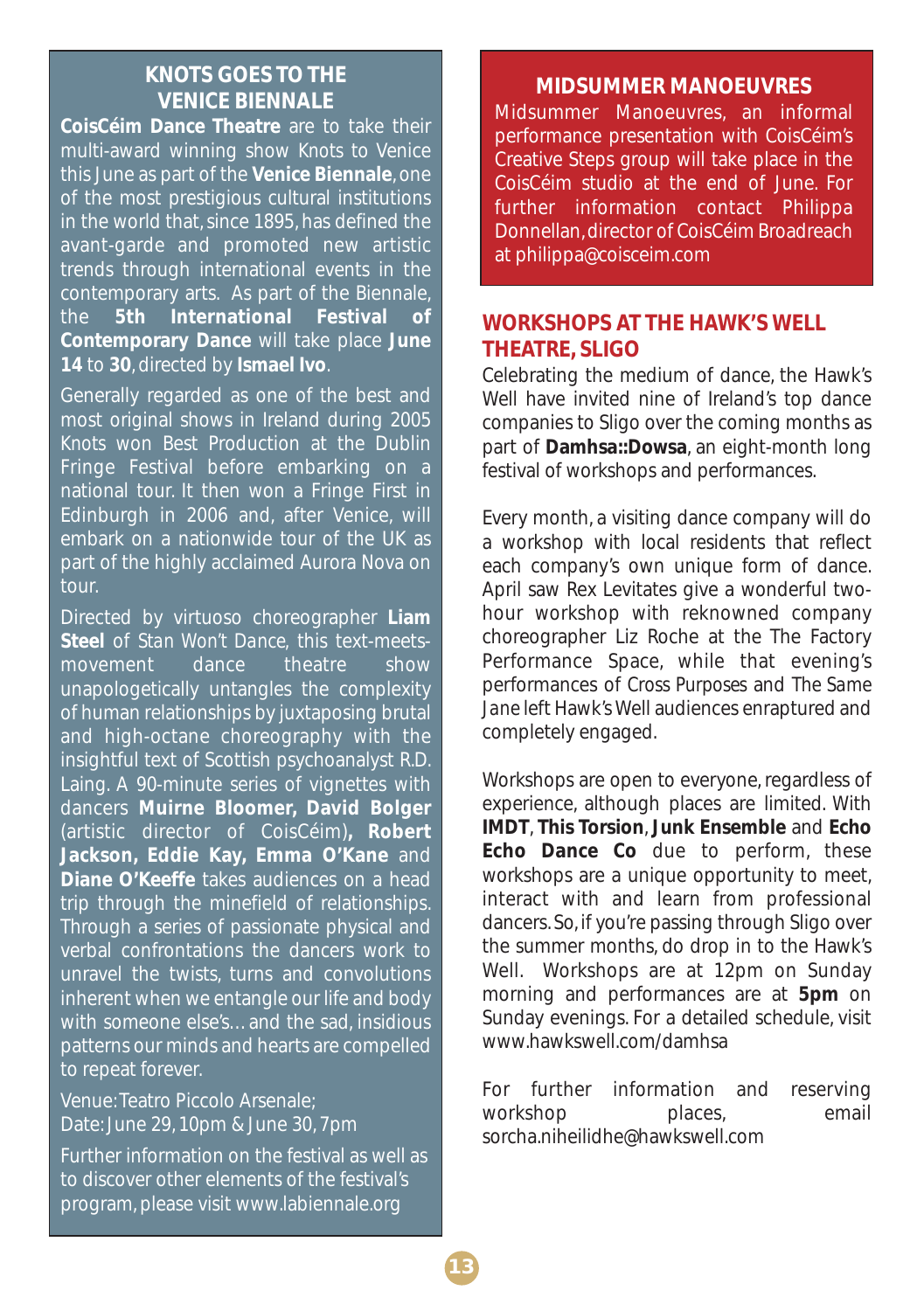# **EVENING CLASSES AT DANCEHOUSE JUNE 2007**

| Class                                                                                      | Times                                                      |                                                    | <b>Further information contact:</b>                                            |
|--------------------------------------------------------------------------------------------|------------------------------------------------------------|----------------------------------------------------|--------------------------------------------------------------------------------|
| 5 Rhythms<br>tm Ecstatic Dance<br>with Caroline Carey                                      | Thursday<br>€25 per session                                | 7 June, to 9.30pm                                  | P: 087 2572098<br>E:cg5rhythms@gmail.com<br>W: www.carolinecarey.com           |
| <b>Ballet</b><br>with Lisa Tyrrell                                                         | Tuesdays,<br>Tuesdays,<br>Drop-in class rate €12 beginners | 6 to 7pm (beginners)<br>8 to 9.30pm (intermediate) | M: 087 967 4248<br>E: lisa.tyrell@gmail.com                                    |
|                                                                                            | Drop-in class rate €15 Intermediate                        |                                                    |                                                                                |
| <b>Belly Dance</b><br>with Belly Dance Ireland,<br>Valerie Larkin                          | <b>Mondays</b><br>Advance booking essential                | 8-9pm                                              | P: 01 296 3856<br>M: 086 888 6036 (no texts)<br>W: www.bellydanceireland.com   |
| <b>Biodanza</b><br>with Brendan McManus                                                    | Wednesdays                                                 | 7 to 9pm                                           | M: 086 121 1909<br>E: biodanzadublin@hotmail.com<br>W: www.biodanzaireland.com |
| <b>Contemporary dance</b><br>with Miriam Ribon                                             | <b>Mondays</b><br>Wednesdays                               | 7 to 8.30pm<br>7 to 8.30pm                         | M: 086 863 9702<br>E: mariammola@yahoo.ie                                      |
| Embodiment: dance and<br>movement meditation<br>with David Mooney                          | Wednesdays<br>€15 per session, 6 sessions €75              | 7.30 to 9.30pm                                     | M:086 0546556<br>E: davidbmooney@gmail.com                                     |
| <b>Flamenco</b> (beginners)<br>with Joyce Richardson                                       | <b>Thursdays</b>                                           | 6.30 to 7.30pm                                     | M:087 9696541<br>E: flamencolynn@hotmail.com                                   |
| <b>Flamenco</b> (Sevillanas all levels)<br>with Joyce Richardson                           | <b>Thursdays</b>                                           | 7.30 to 8.30pm                                     | M:087 9696541<br>E: flamencolynn@hotmail.com                                   |
| Flamenco (Elem/Interm/Adv)<br>with Joyce Richardson                                        | <b>Thursdays</b>                                           | 8.30 to 9.30pm                                     | M:087 9696541<br>E: flamencolynn@hotmail.com                                   |
| Jazz (intermediate)<br>with Lisa Tyrrell                                                   | <b>Mondays</b><br>Drop-in class rate €15                   | 8.30 to 10pm                                       | M:087 4121775<br>E: info@studio32.ie                                           |
| Jazz (beginners)<br>with Lisa Tyrrell                                                      | <b>Tuesday</b><br>Drop-in class rate $\in$ 12              | 7 to 8pm                                           | M:087 967 4278<br>E: lisa.tyrell@gmail.com                                     |
| <b>Kung-Fu Class</b><br>with Yang Dong                                                     | <b>Tuesdays</b>                                            | 7 to 8pm                                           | M: 087 934 9509                                                                |
| <b>Kung-Fu Class</b><br>with Yang Dong                                                     | <b>Thursdays</b>                                           | 7 to 9pm                                           | M: 087 934 9509                                                                |
| <b>Nia</b><br>with Ann Rigney                                                              | <b>Mondays</b>                                             | 6.30 to 7.30pm                                     | M: 087 983 2433<br>E: ann.niadublin@gmail.com                                  |
| Salsa Classes (beginners)<br>with Latin instructors<br>Vitor (Brazil) & Anna (Cuba)        | <b>Tuesdays</b>                                            | 8 to 9pm                                           | P: 087 6206372<br>W: www.salsamania.ie                                         |
| <b>Salsa Classes (improvers)</b><br>with Latin instructors<br>Vitor (Brazil) & Anna (Cuba) | <b>Tuesdays</b>                                            | 9 to 10pm                                          | P: 087 6206372<br>W: www.salsamania.ie                                         |

# Dance Ireland Website: www.danceireland.ie

**14**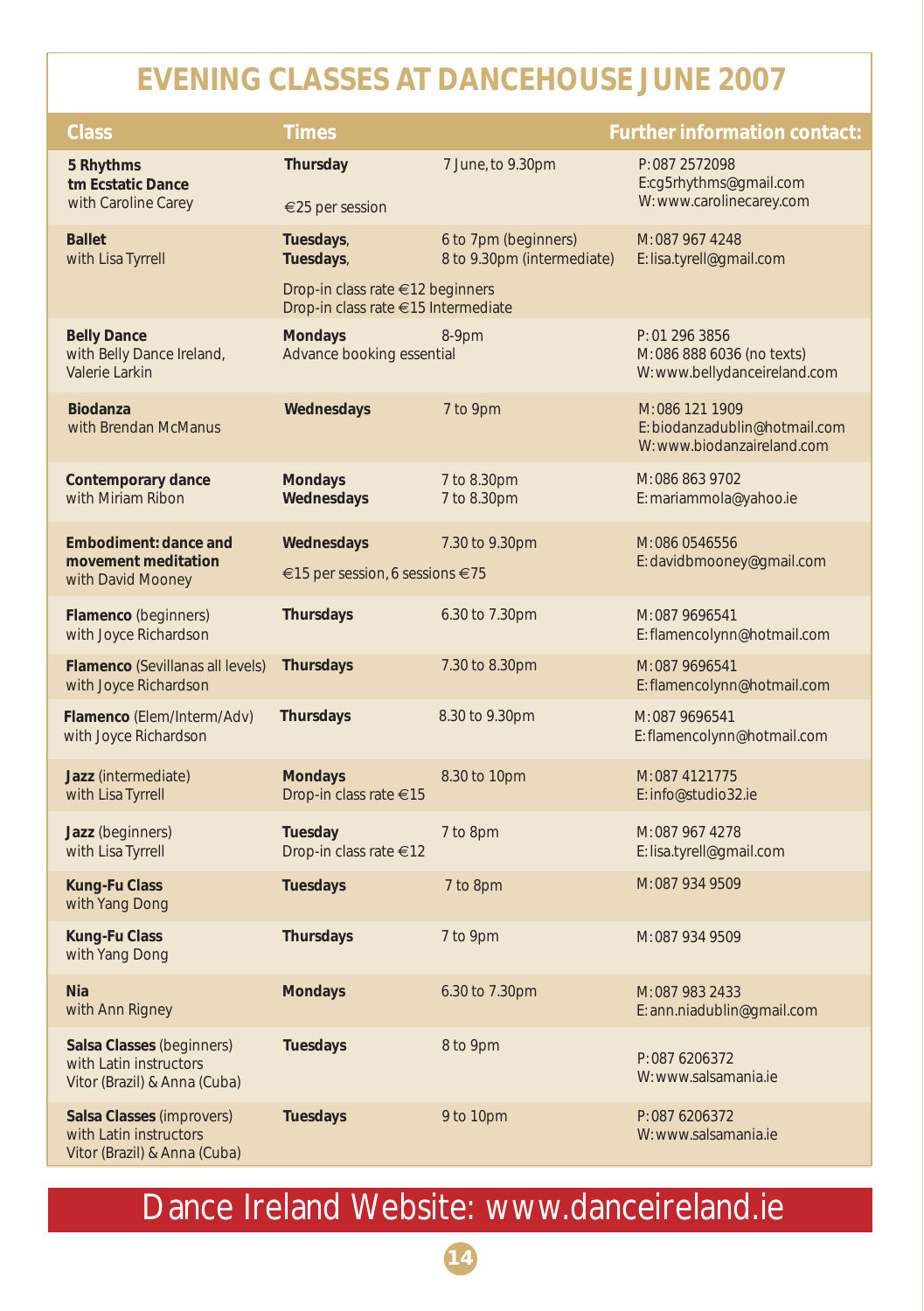# **EVENTS LISTINGS**

| <b>JUNE</b>                                                                                      | <b>Myriad Dance</b>                                                    |                                                               |  |  |
|--------------------------------------------------------------------------------------------------|------------------------------------------------------------------------|---------------------------------------------------------------|--|--|
| Sat 2 to Sat 9<br><b>Fri 8 &amp; Sat 9</b>                                                       | Ruins, 9.45pm performance<br>7.30pm                                    | Selskar Abbey, Wexford<br>Tel: 053 91 23764                   |  |  |
| <b>JUNE</b>                                                                                      | Irish Modern Dance Theatre (Éigse Carlow Arts Festival, Carlow)        |                                                               |  |  |
| Saturday 9                                                                                       | Freize, 12pm, 2pm, 4pm                                                 | Shaw's Window, Tullow Street                                  |  |  |
| Monday 11<br><b>Tuesday 12</b>                                                                   | Rhythmic Space - 6.30pm & 8.30pm<br>Rhythmic Space - 6.30pm & 8.30pm   | <b>Presentation Convent</b><br>Lo Call: 0818 205 205          |  |  |
| <b>JUNE</b><br>Sonia Sabri (India/UK) & Seosamh O Neachtain (Eigse Carlow Arts Festival, Carlow) |                                                                        |                                                               |  |  |
| Friday 15<br>Saturday 16                                                                         | <b>Rhythm and Beats, 8.00pm</b>                                        | Cobden Hall, St. Patrick's College,<br><b>College Street</b>  |  |  |
|                                                                                                  |                                                                        | Lo Call: 0818 205 205                                         |  |  |
| <b>JUNE</b>                                                                                      | Mary Nunan (Éigse Carlow Arts Festival, Carlow)                        |                                                               |  |  |
| Friday 15<br>Saturday 16                                                                         | Audience (1) Waltzers, 12pm, 1pm, 3pm                                  | Cobden Hall, St. Patrick's College,<br><b>College Street</b>  |  |  |
| <b>JUNE</b>                                                                                      | Lo Call: 0818 205 205<br><b>Core Dance Company / Inchicore College</b> |                                                               |  |  |
| Tuesday 6                                                                                        | <b>Dance Moves '07</b>                                                 | Pavillion Theatre, Dún Laoghaire.                             |  |  |
|                                                                                                  |                                                                        | Tel: 01 231 2929                                              |  |  |
| <b>JUNE</b><br><b>This Torsion Dance Company</b>                                                 |                                                                        |                                                               |  |  |
| Saturday 2                                                                                       | Claude, 2.30pm                                                         | Christchurch Cathedral, Dublin 2.                             |  |  |
| Thursday 7                                                                                       | Claude / Ghost's Story, 6.30pm                                         | Shaw Room, National Gallery, Dublin 2.                        |  |  |
| Saturday 9                                                                                       | Ghost's Story / The Gold Den, 8pm                                      | Mermaid Arts Centre, Bray.                                    |  |  |
| <b>JUNE</b>                                                                                      | <b>Irish Youth Dance Festival</b>                                      |                                                               |  |  |
| Sunday 10                                                                                        | <b>Irish Youth Dance Festival</b>                                      | Pavillion Theatre, Dún Laoghaire.<br>Tel: 01 231 2929         |  |  |
| <b>JUNE</b><br><b>Transition Dance Company</b>                                                   |                                                                        |                                                               |  |  |
| <b>Tuesday 12</b>                                                                                | Alto<br>Brightside,<br><b>November</b>                                 | Belltable Arts Centre.<br>Limerick<br>Tel: 061 319 866.       |  |  |
| Saturday 16                                                                                      | it<br>Nexus-6<br><b>Ghost's Story / The Gold Den</b>                   | <b>Pavillion Theatre</b><br>Dún Laoghaire<br>Tel: 01 231 2929 |  |  |
| <b>JUNE</b><br>Daghdha Dance Company                                                             |                                                                        |                                                               |  |  |
| <b>Thursday 21</b>                                                                               | Framemakers - Henry Desreux, 8pm                                       | St. John's, Limerick<br>Tel: 061 467 872                      |  |  |
| <b>JUNE</b><br><b>CoirCeim Dance Theatre</b>                                                     |                                                                        |                                                               |  |  |
| Friday 29<br>Saturday 30                                                                         | Knots - 10pm<br>7pm                                                    | Teatro Piccolo Arenale, Venice                                |  |  |
| <b>JULY</b><br><b>Junk Ensemble</b>                                                              |                                                                        |                                                               |  |  |
| Tues 10 to Fri 13                                                                                | <b>The Rain Party</b>                                                  | Kinsale Arts Festival, Cork<br>Tel: 021 470 0010              |  |  |
| Friday 15                                                                                        | <b>The Rain Party</b>                                                  | Hawk's Well Theatre, Sligo<br>Tel: 071 916 1518               |  |  |